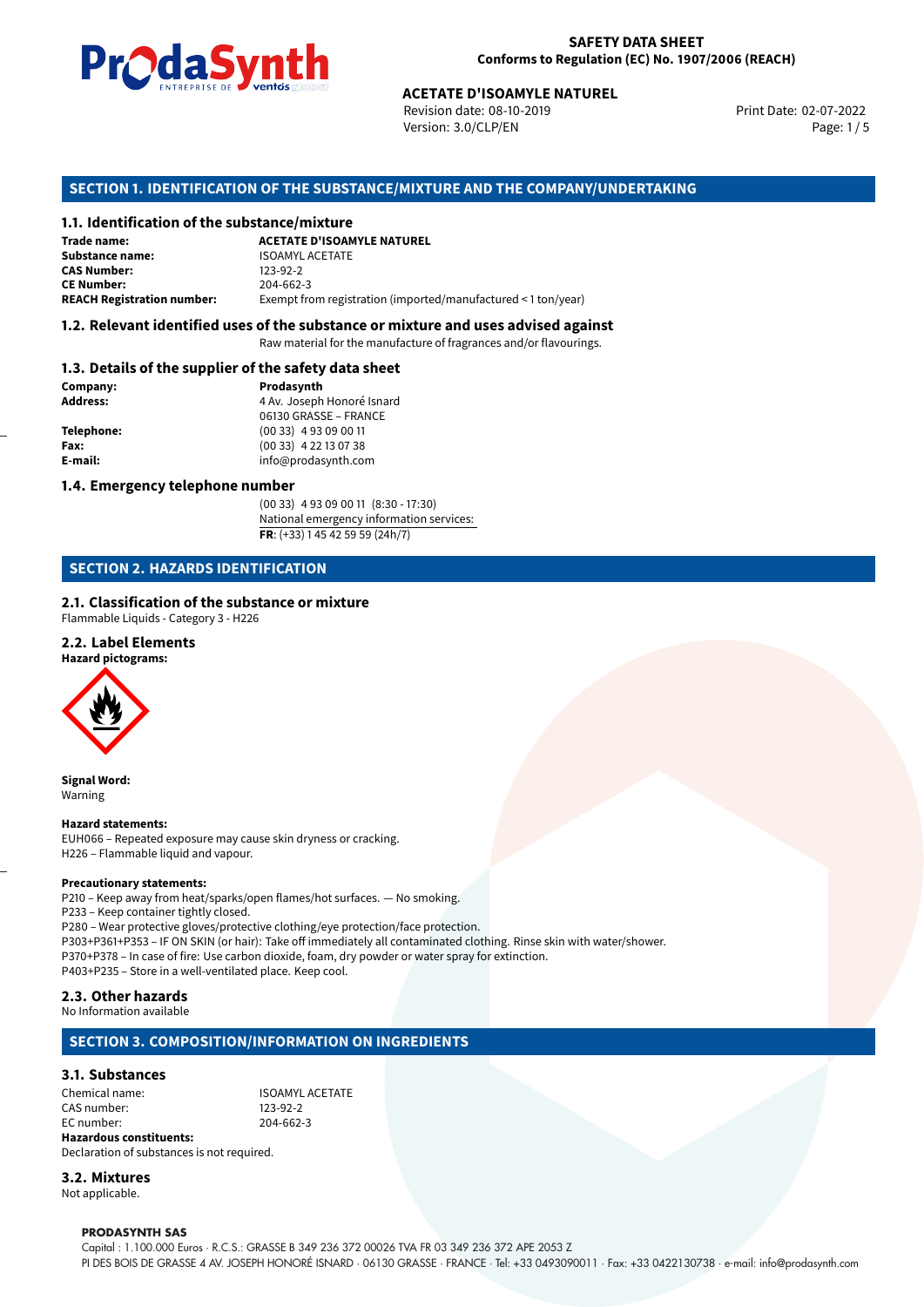

Revision date: 08-10-2019 Version: 3.0/CLP/EN Page: 2 / 5

#### **SECTION 4. FIRST-AID MEASURES**

#### **4.1. Description of necessary first aid measures**

| Ingestion:    | Rinse mouth with water.<br>Obtain medical advice.                                                                                                    |  |
|---------------|------------------------------------------------------------------------------------------------------------------------------------------------------|--|
|               | Keep at rest. Do not induce vomiting.                                                                                                                |  |
| Eye contact:  | In case of contact with eyes, rinse immediately with plenty of water for at least 15 minutes and seek medical advice.                                |  |
| Inhalation:   | Remove person to fresh air and keep at rest.<br>Seek immediate medical advice.                                                                       |  |
| Skin contact: | Take off immediately all contaminated clothing.<br>Thoroughly wash affected skin with soap and water.<br>Seek medical attention if symptoms persist. |  |

#### **4.2. Most important symptoms and effects, both acute and delayed** No information available.

#### **4.3. Indication of any immediate medical attention and special treatment needed**

No information available.

#### **SECTION 5. FIRE-FIGHTING MEASURES**

#### **5.1. Extinguishing Media**

Water spray, carbon dioxide, dry chemical powder or appropriate foam. For safety reasons do not use full water jet.

#### **5.2. Special hazards arising from the substance or mixture**

Known or Anticipated Hazardous Products of Combustion: Emits toxic fumes under fire conditions.

#### **5.3. Advice for firefighters**

High temperatures can lead to high pressures inside closed containers. Avoid inhalation of vapors that are created. Use appropriate respiratory protection. Do not allow spillage of fire to be poured into drains or watercourses. Wear self-contained breathing apparatus and protective clothing.

#### **SECTION 6. ACCIDENTAL RELEASE MEASURES**

#### **6.1. Personal precautions, protective equipment and emergency procedures**

Evacuate surronding areas. Ensure adequate ventilation. Keep unnecessary and unprotected personnel from entering. Do not breathe vapor/spray. Avoid contact with skin and eyes. Information regarding personal protective measures: see section 8.

#### **6.2. Environmental precautions**

To avoid possible contamination of the environment, do not discharge into any drains, surface waters or groundwaters.

#### **6.3. Methods and materials for containment and cleaning up**

Cover with an inert, inorganic, non-combustible absorbent material (e.g. dry-lime, sand, soda ash). Place in covered containers using non-sparking tools and transport outdoors. Avoid open flames or sources of ignition (e.g. pilot lights on gas hot water heater). Ventilate area and wash spill site after material pickup is complete.

#### **6.4. Reference to other sections**

Information regarding exposure controls, personal protection and disposal considerations can be found in sections 8 and 13.

### **SECTION 7. HANDLING AND STORAGE**

#### **7.1. Precautions for safe handling**

Do not store or handle this material near food or drinking water. Do not smoke. Avoid contact with the eyes, skin and clothing. Wear protective clothing and use glasses. Observe the rules of safety and hygiene at work. Keep in the original container or an alternative made from a compatible material.

#### **7.2. Conditions for safe storage, including any incompatibilities**

Store in tightly closed and preferably full containers in a cool, dry and ventilated area, protected from light. Keep away from sources of ignition (e.g. hot surfaces, sparks, flame and static discharges). Keep away from incompatible materials (see section 10).

#### **7.3. Specific end use(s)**

No information available.

#### **PRODASYNTH SAS**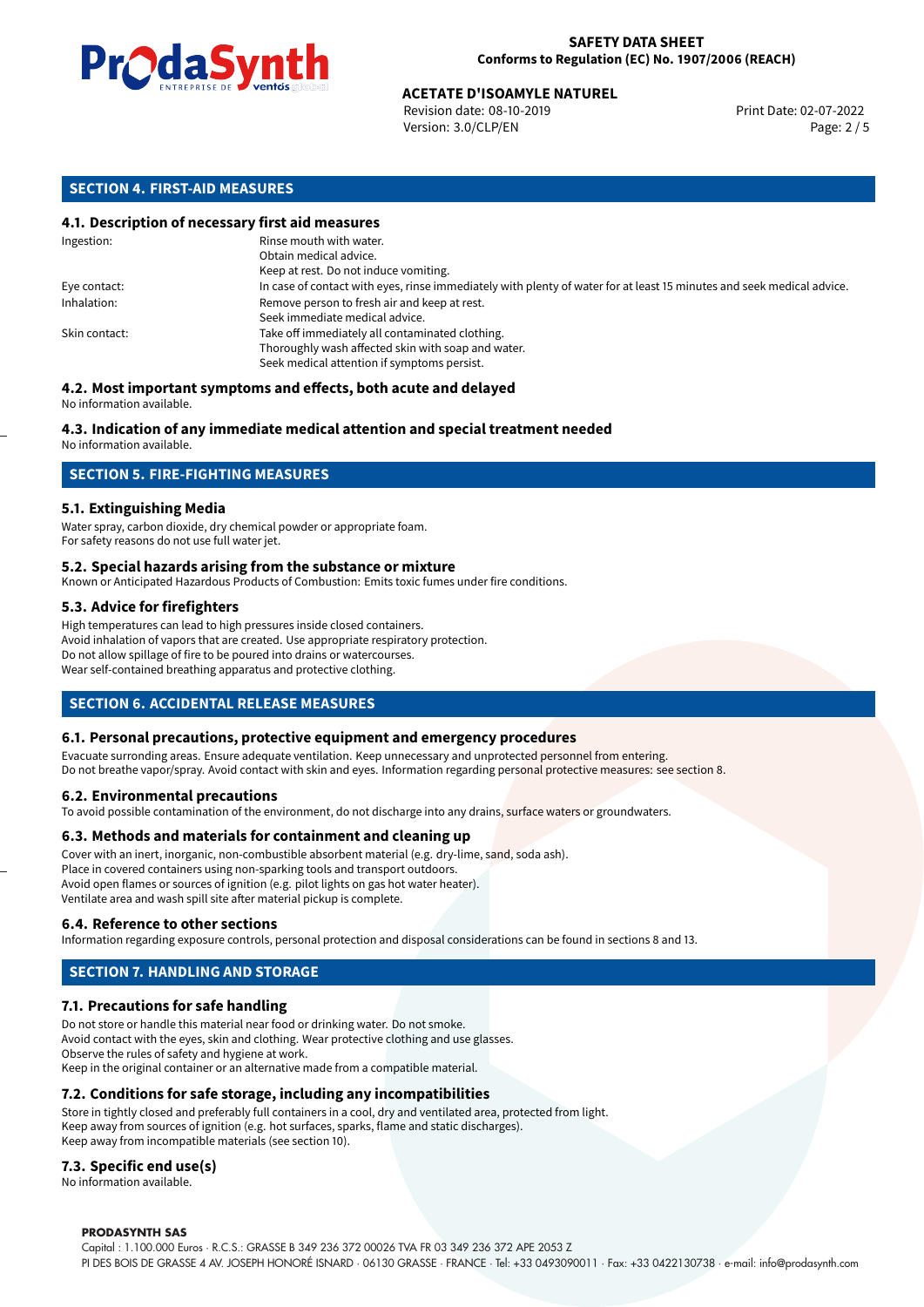

Revision date: 08-10-2019 Version: 3.0/CLP/EN Page: 3 / 5

#### **SECTION 8. EXPOSURE CONTROLS AND PERSONAL PROTECTION**

#### **8.1. Control parameters**

Components with occupational exposure limits: None known.

#### **8.2. Exposure controls**

| Appropriate engineering controls: | Measures should be taken to prevent materials from being splashed into the body.                                                            |
|-----------------------------------|---------------------------------------------------------------------------------------------------------------------------------------------|
|                                   | Provide adequate ventilation, according to the conditions of use. Use a mechanical exhaust if required.                                     |
| Eye/Face protection:              | Chemical safety goggles are recommended. Wash contaminated goggles before reuse.                                                            |
| Hand Protection:                  | Chemical-resistant gloves are recommended. Wash contaminated gloves before reuse.                                                           |
| Body protection:                  | Personal protective equipment for the body should be selected based on the task being performed and the risks<br>involved.                  |
| <b>Respiratory Protection:</b>    | In case of insufficient ventilation, use suitable respiratory equipment.                                                                    |
| Environmental exposure controls:  | Emissions from ventilation or process equipment should be checked to ensure they comply with environmental<br>protection legislation.       |
|                                   | In some cases, filters or engineering modifications to the process equipment will be necessary to reduce emissions to<br>acceptable levels. |

#### **SECTION 9. PHYSICAL AND CHEMICAL PROPERTIES**

#### **9.1. Information on basic physical and chemical properties**

| Appearance:                            | Liquid       |
|----------------------------------------|--------------|
| Colour:                                | Confo        |
| Odour:                                 | Confo        |
| Odour theshold:                        | Not de       |
| pH:                                    | Not de       |
| Melting point/freezing point:          | $-78,5$      |
| Boling point/boiling range (°C):       | 142          |
| Flash point:                           | 38 °C        |
| Evaporation rate:                      | Not de       |
| Flammability:                          | Not de       |
| Lower flammability/Explosive limit:    | Not de       |
| Upper flammability/Explosive limit:    | Not de       |
| Vapour pressure:                       | 5,6 mr       |
| Vapour Density:                        | Not de       |
| Density:                               | 0,868-       |
| Relative density:                      | 0,868-       |
| Water solubility:                      | <b>INSOL</b> |
| Solubility in other solvents:          | <b>SOLUE</b> |
| Partition coefficient n-octanol/water: | Not de       |
| Auto-ignition temperature:             | Not de       |
| Decomposition temperature:             | Not de       |
| Viscosity, dynamic:                    | Not de       |
| Viscosity, kinematic:                  | Not de       |
| Explosive properties:                  | Not de       |
| Oxidising properties:                  | Not de       |

## Not determined Not determined Not determined Not determined Not determined Not determined  $5,6$  mmHg (25 $^{\circ}$ C) Not determined Density: 0,868*−*0,875 g/mL (20ºC) Relative density: 0,868*−*0,875 (20ºC) INSOLUBLE IN WATER SOLUBLE IN ETHANOL Not determined Not determined Not determined Not determined Not determined Not determined Not determined

Conforms to standard Conforms to standard

#### **9.2. Additional information** No information available.

#### **SECTION 10. STABILITY AND REACTIVITY**

#### **10.1. Reactivity**

No hazardous reactions if stored and handled as prescribed/indicated.

#### **10.2. Chemical stability**

The product is stable if stored and handled as prescribed/indicated.

#### **10.3. Possibility of hazardous reactions**

No hazardous reactions if stored and handled as prescribed/indicated.

#### **10.4. Conditions to Avoid**

Conditions to Avoid: Excessive heat, flame or other ignition sources.

#### **PRODASYNTH SAS**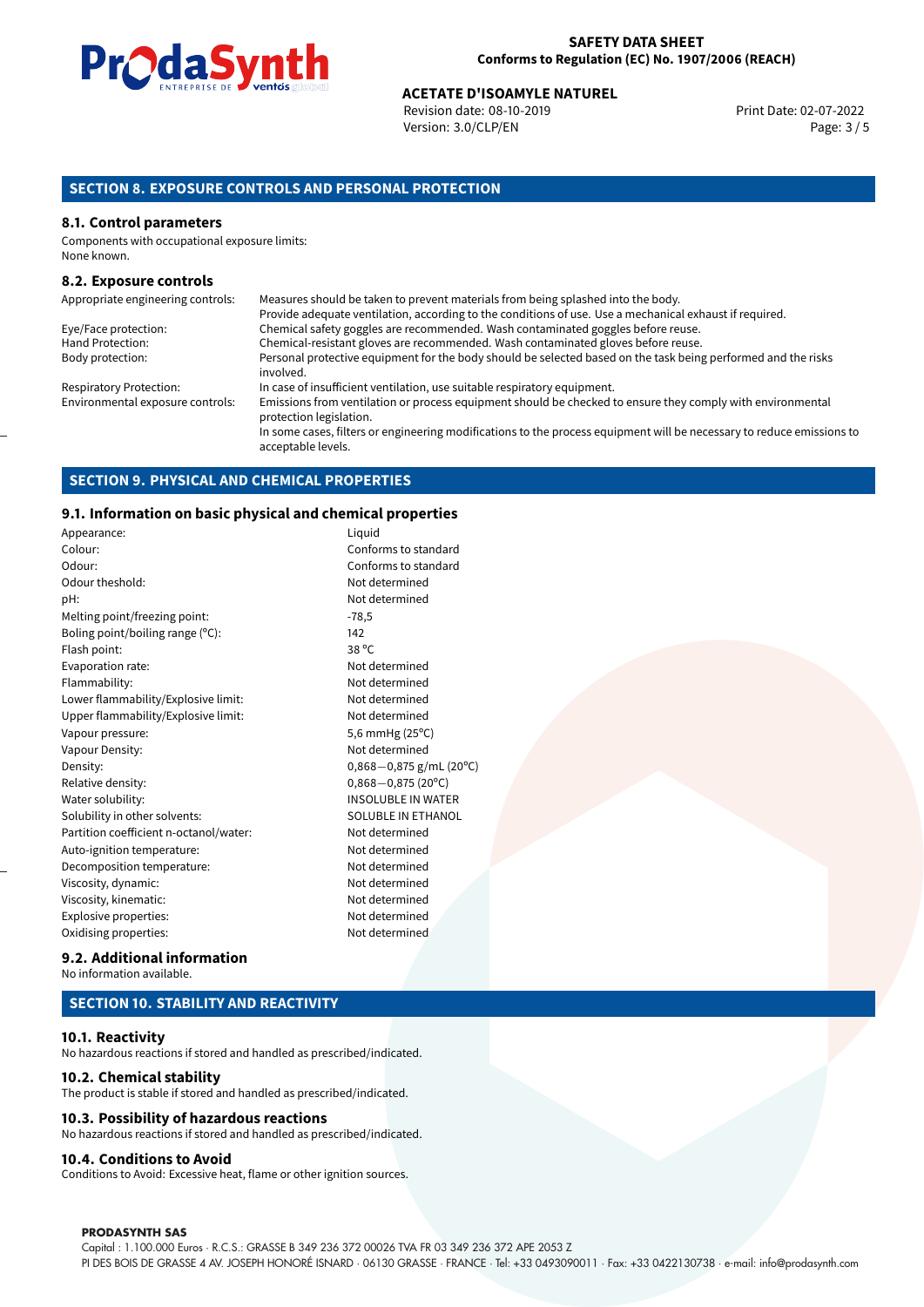

Revision date: 08-10-2019 Version: 3.0/CLP/EN Page: 4 / 5

#### **10.5. Incompatible materials**

Avoid contact with strong acids and bases and oxidizing agents.

#### **10.6. Hazardous decomposition products**

During combustion may form carbon monoxide and unidentified organic compounds.

#### **SECTION 11. TOXICOLOGICAL INFORMATION**

#### **11.1. Information on toxicological effects**

| <b>Acute toxicity</b>             | Based on the data available, the criteria for classification are not met. |  |  |  |
|-----------------------------------|---------------------------------------------------------------------------|--|--|--|
| <b>Skin corrosion/irritation</b>  | Based on the data available, the criteria for classification are not met. |  |  |  |
| Serious eye damage/irritation     | Based on the data available, the criteria for classification are not met. |  |  |  |
| Respiratory or skin sensitisation | Based on the data available, the criteria for classification are not met. |  |  |  |
| <b>Germ cell mutagenicity</b>     | Based on the data available, the criteria for classification are not met. |  |  |  |
| Carcinogenicity                   | Based on the data available, the criteria for classification are not met. |  |  |  |
| <b>Reproductive toxicity</b>      | Based on the data available, the criteria for classification are not met. |  |  |  |
| <b>STOT-single exposure</b>       | Based on the data available, the criteria for classification are not met. |  |  |  |
| <b>STOT-repeated exposure</b>     | Based on the data available, the criteria for classification are not met. |  |  |  |
| <b>Aspiration hazard</b>          | Based on the data available, the criteria for classification are not met. |  |  |  |
| <b>Other information</b>          | Repeated exposure may cause skin dryness or cracking.                     |  |  |  |

#### **SECTION 12. ECOLOGICAL INFORMATION**

#### **12.1. Toxicity**

**Assessment:**

Based on the data available, the criteria for classification are not met. **Experimental/calculated data:** No information available.

#### **12.2. Degradability**

No information available.

#### **12.3. Bioaccumulative potential** No information available.

**12.4. Soil mobility** No information available.

#### **12.5. Results of PBT and vPvB assessment** No information available.

#### **12.6. Other adverse effects**

See also sections 6, 7, 13 and 15 Do not allow to get into waste water or waterways.

#### **SECTION 13. DISPOSAL CONSIDERATIONS**

#### **13.1. Waste treatment methods**

Dispose of in accordance with national and local environmental regulations.

#### **SECTION 14: TRANSPORT INFORMATION**

|                                  | <b>ADR/RID/ADN</b> | <b>IMDG</b>                     | <b>IATA-ICAO</b> |
|----------------------------------|--------------------|---------------------------------|------------------|
| 14.1. UN Number                  | UN1104             | <b>UN1104</b>                   | <b>UN1104</b>    |
| 14.2. UN Proper Shipping Name    | AMYL ACETATES      | AMYL ACETATES (ISOAMYL ACETATE) | LAMYL ACETATES   |
| 14.3. Transport Hazard Class(es) |                    |                                 |                  |
| 14.4. Packing Group              | Ш                  | $\mathbf{III}$                  | ш                |
| 14.5. Environmental hazards      | No                 | No                              | No               |
| Additional information           |                    |                                 |                  |

#### **14.6 Special precautions for user**

None known

**14.7. Transport in bulk according to Annex II of MARPOL 73/78 and the IBC Code** No information available

**PRODASYNTH SAS**